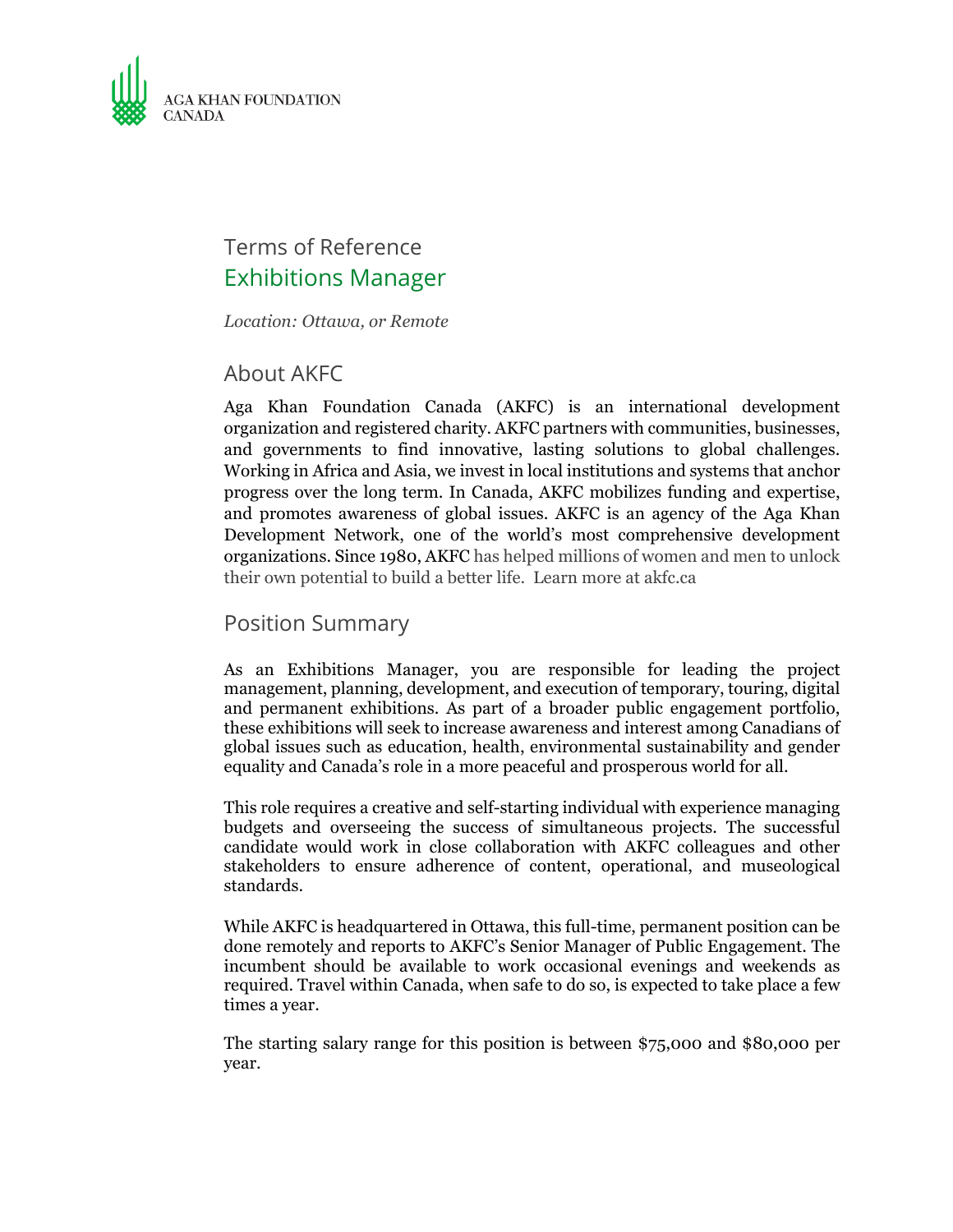

### Responsibilities

- As part of AKFC's multi-functional Public Engagement and Resource Mobilization team, lead the project management, planning, development, and execution of temporary, touring, digital and permanent exhibitions to provide Canadian audiences and stakeholders with opportunities to discover, appreciate, and learn about Canada's role in international development.
- Support programing related to exhibitions such as events, workshops, content development, and educator resources.
- Identify and assess audience needs relative to exhibition programming and other public engagement opportunities through collaboration and consultation with colleagues, sector stakeholders, and other partners.
- Work with others to develop and implement audience reach strategies that sustain engagement.
- Work with stakeholders to identify ideal locations and venues to present exhibitions that meet organizational objectives.
- Work with colleagues and relevant partners in the marketing and communications of the exhibitions.
- Participate in training staff involved in exhibition interpretation activities.
- Participate in the planning and development of communications materials and content related to exhibitions.
- Lead on relevant monitoring, evaluation, and reporting activities with a view to applying lessons learned into future programming.
- Work with colleagues and stakeholders in the development of digital exhibition assets, such as on-screen elements like videos and interactive activities, for integration into physical and digital exhibition experiences.
- Ensure that exhibitions are approached with a lens to diversity, equity, and inclusion.
- Ensure that all exhibitions and associated materials respect AKF's commitment to safeguarding.

Qualifications & Experience

- Five to seven years of experience in exhibition design or public interpretation for Canadian audiences.
- Post-secondary diploma or degree in a relevant discipline such as project management, communications, international development, museology, or an equivalent combination of education and experience.
- Project management experience related to museums, galleries, and/or interpretation, including the management of budgets, schedules, and contracts.
- Reliable knowledge of trends, best practices, and innovations in exhibitions and interpretation.